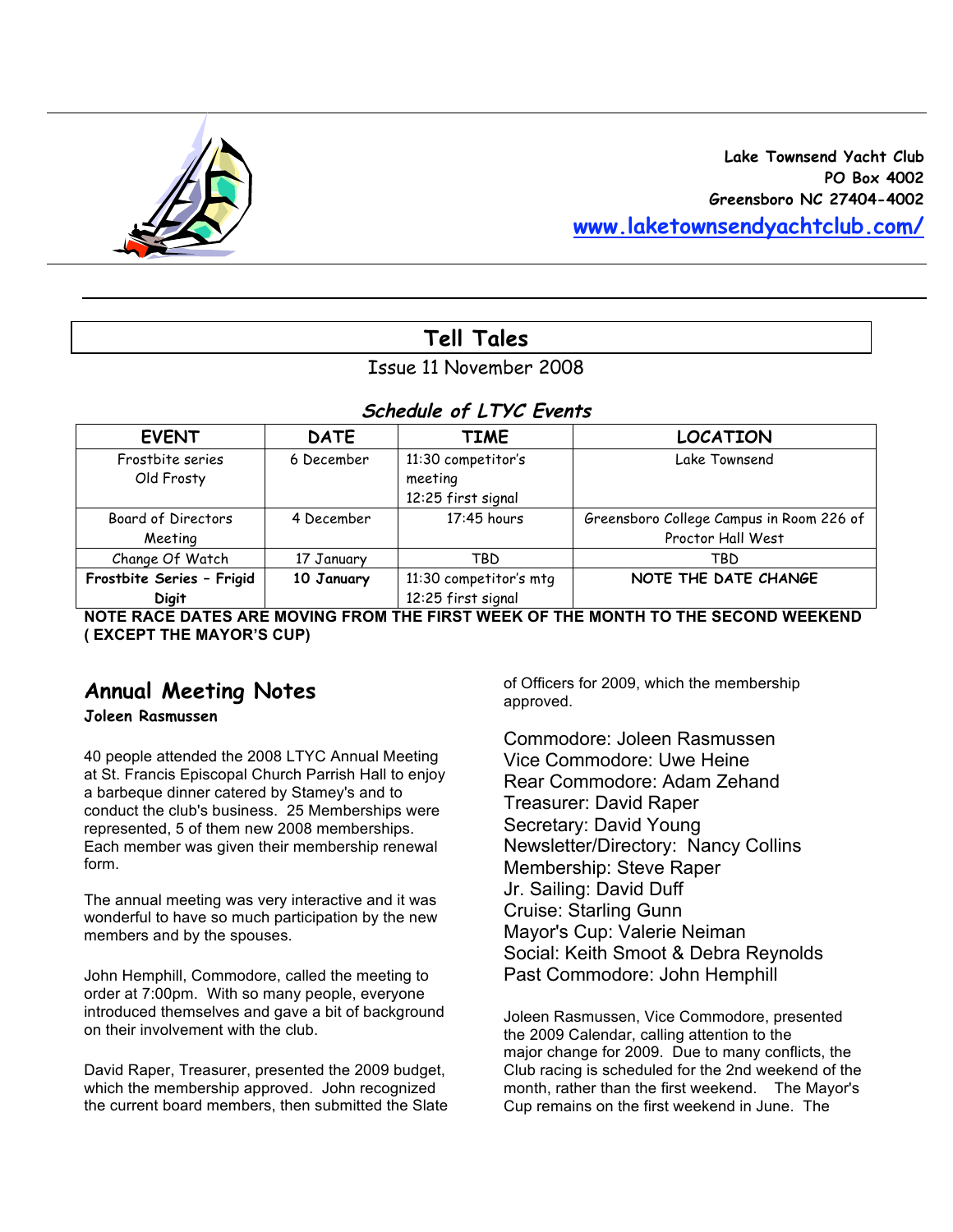calendar was approved by the membership. Joleen then submitted the first recruitment for race committee signup for 2009.

The next item of discussion was the proposed Bylaws changes. A marked-up copy was distributed to each member present along with a proxy form. The key changes were discussed with feedback from the membership.

The 2008 Sailing Instructors were recognized as were all sailing class graduates. Almost half the members present came through the sailing class program.

# **Oak Hollow And Lake Townsend Interclub Challenge**

Nancy Collins



The Oak Hollow Piedmont challenge was a study in the Portsmouth Yardstick: http://www.ussailing.org/portsmouth/

"It is a time-on-time handicapping system and is derived from actual records of classes of boats with thoroughly documented ratings. Portsmouth Numbers are defined as the length of time boats would take to sail a common but unspecified distance. The formula is easy to use:  $CT$  (Corrected Time) = ET (Elapsed Time) X 100 / HC (Handicap)"

It was one of those days where the autumn trees reflected beautifully in the lake, where the wind was in patches. It had started with enough wind to carry us to where the pontoon boat had set anchor. But as is often typical the wind had died to the shifty little patches that the wind

seems to prefer for sailboat races. Uwe says that type of wind reminds him of a chess match, where he has to predict where the strongest and steadiest patch of wind will be. There were times when we were watching the bulkhead on the shore as we bobbled up and down, and we were having a hard time deciding if we were moving or not.

But it is still fun to sail and fun to race. There were a wide variety of boats in the race, Flying Scots, Sunfish, a Snark, a Hobie 14.4, a Tanzer, Bucanneers and a smattering of others. The complete list is shown in the race results. It was all one big race, rather then having a fleet scored separately, which makes the actual winners somewhat different than which boat actually crosses the line first.

Let's talk about the Portsmouth Yardstick, developed to give the various styles of boats a sporting chance at winning. Portsmouth Yardstick numbers are sort of like golf scores, the higher the number the slower your boat, the Thistle is the standard from which all the other boats vary. The Thistles average number is 83. The Y-flyer, which crossed the finish line  $2^{nd}$ , has a Portsmouth number of 89.5 and the Snark, which came in  $9<sup>th</sup>$ , has a Portsmouth number of 134.1. The handicap puts the Snark in first place. It is a system that rewards a skillfull sailor regardless of the limitations or advantages of their vessel.

To extol our winning boat - The Snark is a mass produced boat (they claim that they made over 500,000 of them) that is made of plastic covered styrofoam. A brand new one on Amazon is \$1,140. http://www.amazon.com/12- Snark-Sea-Skimmer-Sailboat/dp/B0014S7JBK. So you don't have to spend big bucks to have fun sailing and win races!!

### **What are some of the sailing sayings that you remember, or that run through your head while you are sailing?**

*Send them in with comments on how they were useful to you, or what you would pass on to the*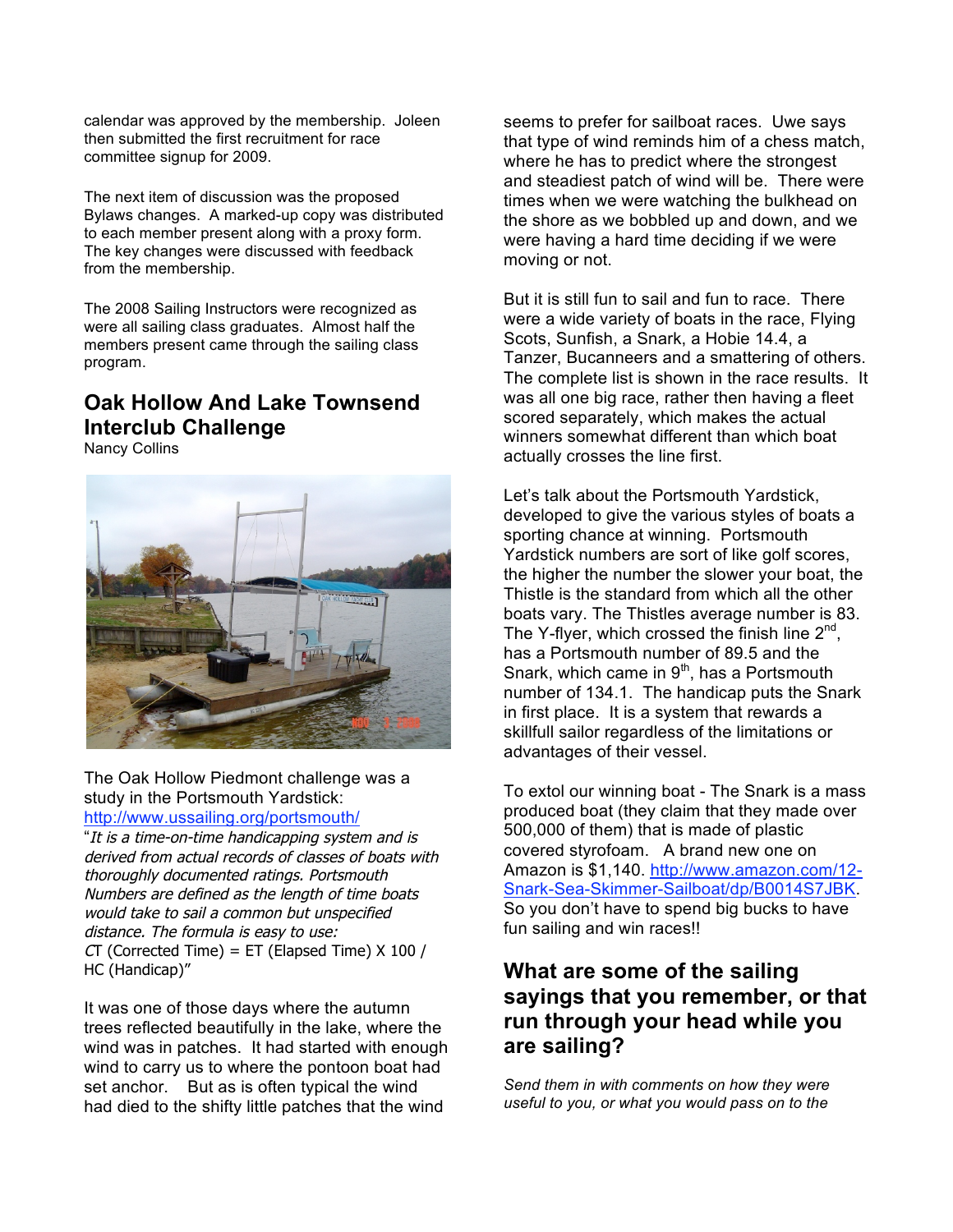*newer sailors.* Here are some that I like and remember:

**"When in doubt let it out"** Uwe says this one a lot. He says that it is easy to overtrim your sails and not notice, so he tells me put out the main or jib until it starts to luff and then bring it in until it quits. This makes sure you have the appropriate sail trim for the wind direction. It is very easy to have the sail trimmed too tightly which makes the sail stall, the wind needs to flow over both sides of the sail, trimmed in to tightly, the back side of the sail stalls.

**"Hike out or sheet out"** , I attribute this to Bill Byrd. The amount of heel that a boat should have really depends on the type of boat, hull and the conditions. Most dingy sailboats are meant to sail pretty flat, because that is where you get the least drag on the hull, most power on the sail, So to translate, to keep the boat flat you need to either let out the main or hike out to flatten the boat. (Now, (& I digress) this doesn't help a lot if the rudder is up... got to keep that down, I have a laser that I am trying to refine my sailing skills on. The weather and water were warm, the wind breezy. I am too light for the full sail on the laser on such a day and could only comfortably tack when I was in the lee of the trees. I was doing pretty good with controlling the boat, until that last time. It was like Mr. Toad's wild ride! (flat boat, flat boat, I am chanting) The far side of the boat was lifting wildly until it just finally went over. I swam around and pulled the center board out. But apparently not out all the way. I was hanging on the end, like some sort of limpet, when Bill came over to assist. (He had been teaching a student) "What are you doing!" he says. (ok) "I am checking out the water temperature" I say. (The problem was the rudder had kicked up, anyone have any sayings for that?)

And **"tiller to trouble"** This is another saying I have heard. Meaning when things start to go awry, you start to lose control, or you are about to crash into another boat, shove your tiller toward the other boat or the problem. This basically makes the boat go the opposite way of where the problem is. (try translating this in a hurry when you switch from a tiller to a wheel!!)

# **SAILBOATS FOR SALE!**

### **(Saleboats for Sail?)**

**1981 Isotope** - \$2500 with sails and a galvanized

trailer. Crossbar, dolphin striker, and trampoline have been replaced and an extension added to the righting bar. Good boat for a beginning racer or someone looking to get back into racing. She won the 2005 Governor's Cup and continues to give challenge to the fleet leaders. Eric and I have owned this boat since 1998. She's gotten us hooked on Isotopes, so much so that we are upgrading to a 2006 model.

Boat specifications at http://www.intlfiberglass.com/isotope.html. Fleet Activities http://www.intlfiberglass.com/Isotope%20Nationals%202006.ht ml Call or email if interested: 919-732-5410; joleen.rasmussen@bowebellhowell.com

**12'2 ft. Howmar daysailer/racer** for sale in Greensboro. (don't know year) Designed by Sparkman and Stephens. A great boat for kids, very fast and tippy. 90 sq. ft. of sail with jib. Beam 4'10". 86 long trailer. \$1500 for both, includes both sails, etc. Appraisal done in 2004. Call Carole Drexel - (336) 274-4789 or cdrexel@triad.rr.com

**14 Force 5 sailboat** with trailer - \$550. Ready to sail. Excellent boat for single-handed daysailing and racing. Contact David Layton at 336-643-0282.

**16-foot Isotope**- \$3000 These boats are built for speed and race regularly on Jordan Lake as well as other local regattas. They have been built locally in Durham and New Bern, NC for over 30 years: http://www.intl-fiberglass.com/boats.html

This particular boat is vintage 1981 It is in very good condition, with trampoline replaced a few years ago. Includes:

- Furling jib
- Righting bar (just in case)
- Trailer
- Catamaran sailing book

The boat is very light and can be pulled by any vehicle (including a car). It can be rigged by one person in about 30 minutes and sailed by one or two.

Contact - Phil Herold [pherold@nc.rr.com] http://raleigh.craigslist.org/boa/584349841.html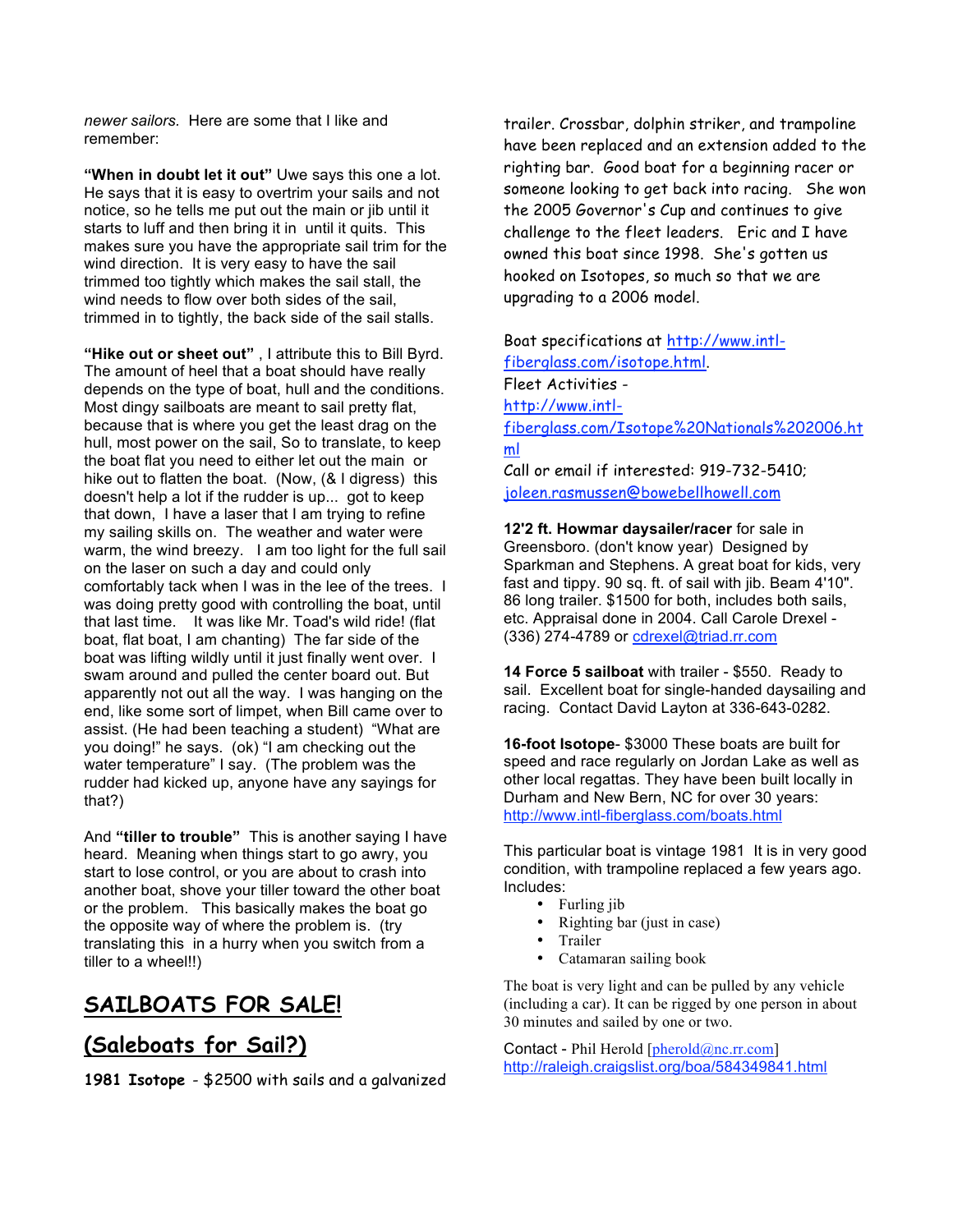| Lake Townsend Yacht Club Help Lines       |                                                                                            |                                                                                     |                                                                             |  |  |
|-------------------------------------------|--------------------------------------------------------------------------------------------|-------------------------------------------------------------------------------------|-----------------------------------------------------------------------------|--|--|
| Commodore:<br>jmhemphill@gborocollege.edu | John Hemphill<br>336 632-0864 R                                                            | Cruising:                                                                           | <b>Starling Gunn</b><br>336 939-2508 R<br>justbgunn@bellsouth.net           |  |  |
| Races:<br>(Vice Commodore)                | Joleen Rasmussen<br>919 732-5410R<br>joleen.rasmussen@bowebellhowell.com                   | Membership:                                                                         | Kim Kirsh<br>336 851-5229 R<br>kkirsh@triad.rr.com                          |  |  |
| <b>Education:</b><br>(Rear Commodore)     | <b>Steve Raper</b><br>336 288-3762 R                                                       | Sonja Hughes, smhuges@infonline.net<br>Social:<br>Sam Reichelson, reichelsom@cs.com |                                                                             |  |  |
| Finance:<br>(Treasurer)                   | Steve.raper@greensboro-nc.gov<br>David Raper<br>336 6432-7071 R<br>Gwynedd22@bellsouth.net | Junior Sailing:<br>Mayor's Cup Regatta:                                             | David Duff<br>336 282-7773 R<br>David.Duff@analog.com                       |  |  |
| Publicity/History:<br>(Secretary)         | David Young<br>336 545-1655<br>dwyoung@triad.rr.com                                        | Newsletter/Directory:                                                               | Uwe and Nancy Heine<br>336 585-0951 R                                       |  |  |
| Property:                                 | Fred Lupton<br>336 288-4284<br>lupton4@aol.com                                             | Webmaster:                                                                          | heineu@bellsouth.net<br><b>Steve Raper</b><br>Steve.raper@greensboro-nc.gov |  |  |

#### **Call People. Go Sailing**

In an effort to involve more sailors in the Club's Sailing Events and Racing Programs, this "Available to Crew" list is published in each newsletter. The people listed have taken our Learn to Sail class or have other previous sailing experience and are looking to get more time on the water. So, if you have a boat and would like to participate in the Summer or Frostbite Race Series, why don't you call one of these folks for your crew? Alternatively, if you need a cruising partner on your boat or would like to team with someone on one of the city sailboats for a day sail or a race, contact someone on this list. If you would like to add your name to the list, contact Uwe Heine, Newsletter Committee (See the Help Lines box located in this newsletter).

| Available To Crew        |              |                   |                          |  |  |  |
|--------------------------|--------------|-------------------|--------------------------|--|--|--|
| Name                     | Home Phone   | Work Phone        | E-mail                   |  |  |  |
| Bill Byrd                | 336-635-1926 | N/A               |                          |  |  |  |
| Chip Cromartie           | 336-601-0464 | 336-274-3559      | cromartie@triad.rr.com   |  |  |  |
| Paul/Jean Leslie         | 336-668-2874 | 336-272-7102 x276 | lesliep@gborocollege.edu |  |  |  |
| Cynthia & Sam Reichelson | 336-540-1279 | 336-273-2511      | reichelson@cs.com        |  |  |  |
| <b>Catherine Clark</b>   | 336-315-0414 |                   |                          |  |  |  |
| Mike Bianco              | 336-299-4461 |                   | mfbyanko@aol.com         |  |  |  |
| Keith and Kelly Francies | 366-292-9042 | 336-362-5335      | keith.francies@davey.com |  |  |  |